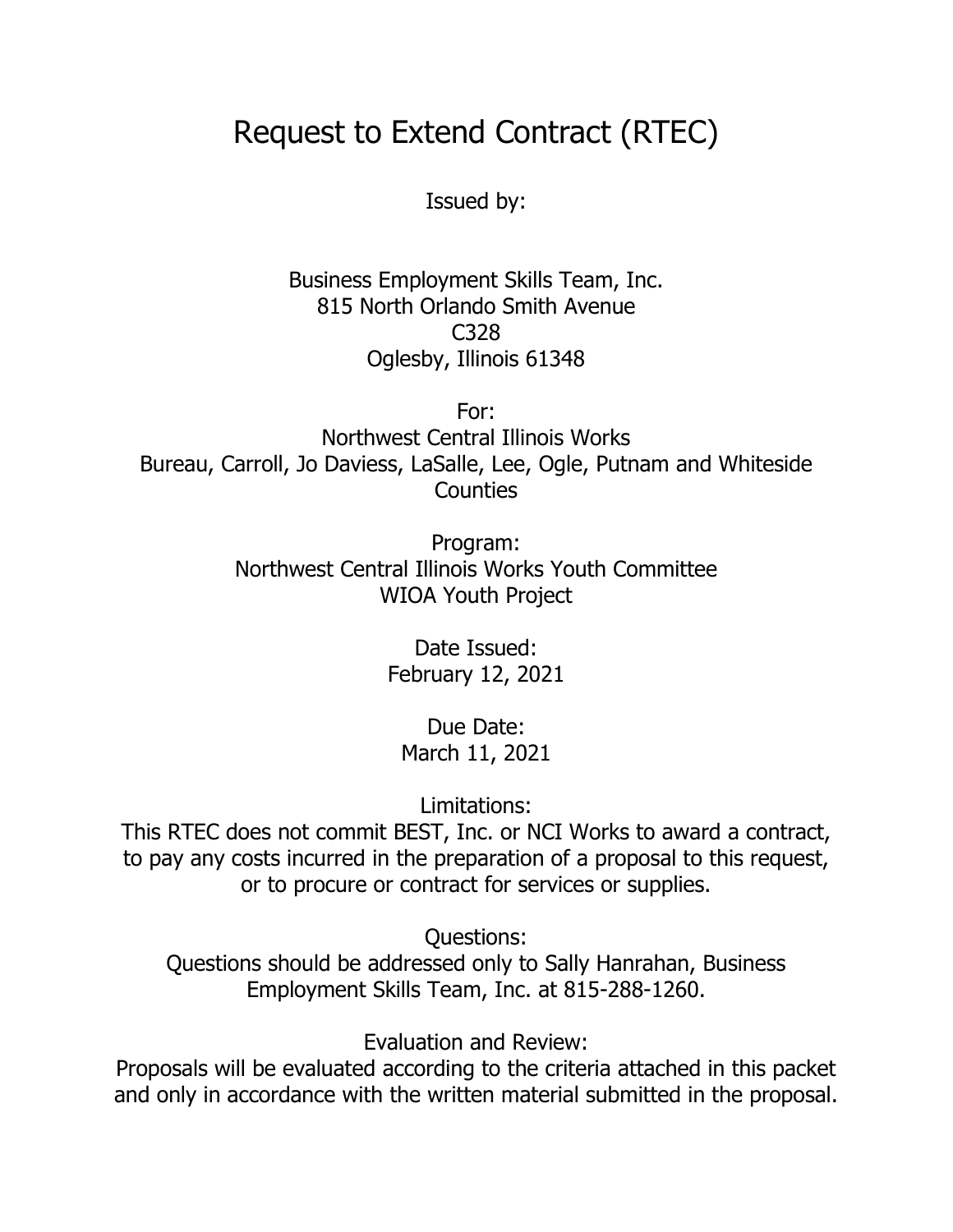# A. Intent and Purpose of the Request for Contract Extension

The Request for Proposal that served as the vessel for funding current projects has language that allows for an extension of up to one year for projects**. The requirements are: No changes to the current contract scope of work, the need for the project continues to exist, the provider is on target to meet project goals and applicable WIOA performance measures, adequate funding is available, and approval is granted by NCI Works.**

#### B. Duration

This would be a one year extension of your current projects to begin on July 1, 2021 and end on or before June 30, 2022.

## C. Bidder's Conference/Inquiries

There will be no Bidder's Conference regarding this RTEC. Any inquiries should be addressed to Sally Hanrahan of Business Employment Skills Team, Inc. at (815) 288-1260.

# D. Submittal/Proposal

An electronic version must be emailed to JoAnn\_Johnson@best-inc.org. Proposals must be received **by 3:00 p.m. on March 11, 2021**. Any proposal received after the deadline will not be reviewed. Proposals will not be accepted by fax.

### Extension proposals will contain the following:

#### Narrative Description

The Narrative Description should indicate the planned increase number of youth to be served by the project, the number that will be carried forward from the current contract and a detailed recruitment plan to achieve those numbers.

In order to make sure that eligible youth are provided every opportunity to succeed, it may be necessary to continue the enrollment of a youth from the previous year's project. If the proposer is going to exercise this option, a brief description of the following should be included in the narrative:

- 1. The number of youth who will be "carried in" from the previous year's project
- 2. The reason why additional time and services are needed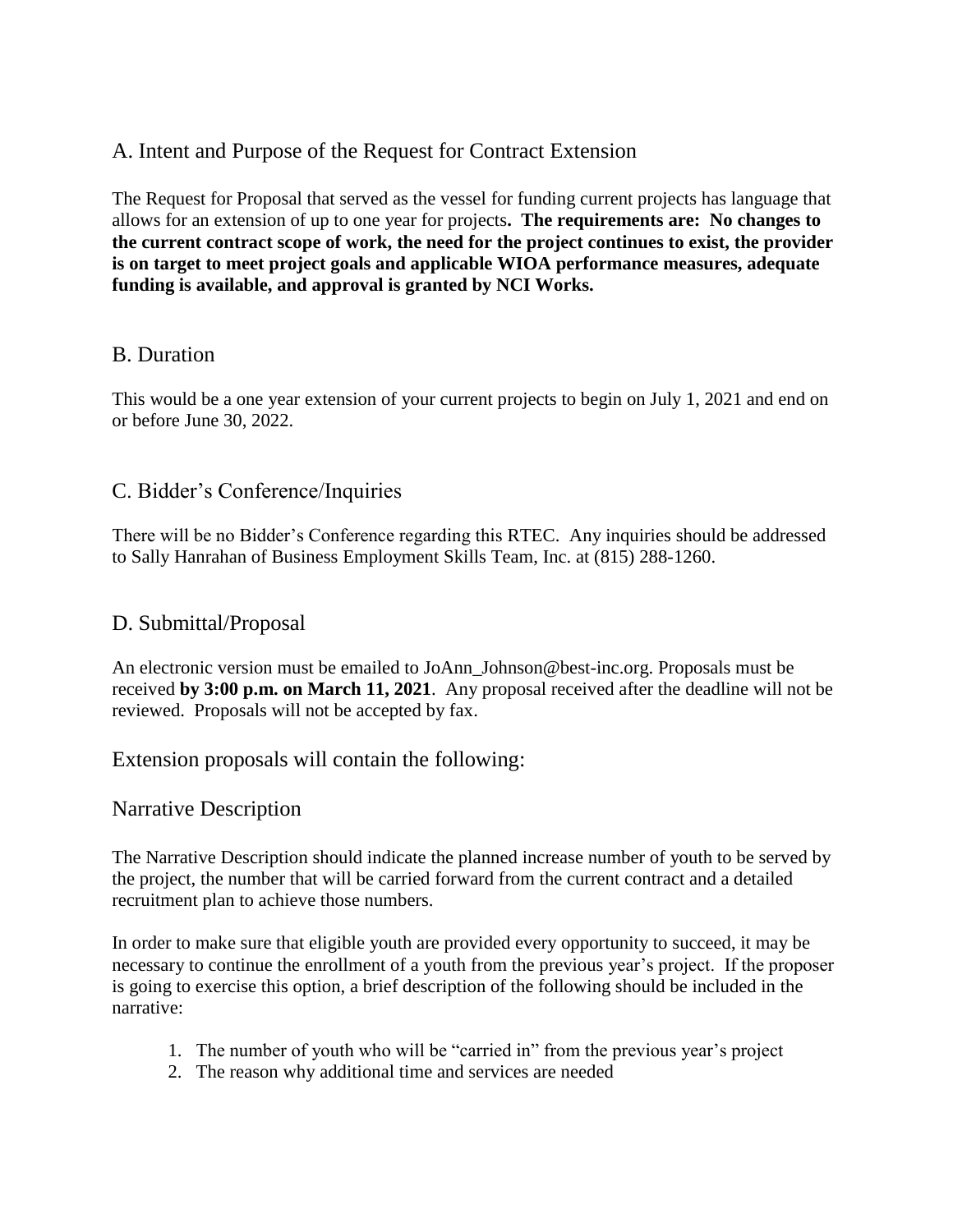- 3. The ongoing/additional services that will be provided and how they will benefit the youth
- 4. The outcomes/goals that are expected to be achieved as a result of continuing enrollment, as well as an estimated completion date for achieving them.

#### **Past Demonstrated Effectiveness**

The proposer should provide a brief description of the previous project(s) administered under the Workforce Investment Act, including the following:

- 1) Evidence (e.g., numeric data, achievements, success stories, etc.) that the previous project's stated goals and any applicable WIA/WIOA Performance Measures were achieved. If the project is not yet completed, present an assessment of the status towards meeting the project's stated goals and any applicable WIA/WIOA Performance Measures. (NOTE: If WIOA Performance Measures apply, results must be included, either by the bidder or by the BEST, Inc. Project Liaison.)
- 2) Changes, if any, which will be made to the way services were delivered in the previous project(s) and explain how those changes will contribute to increased successful outcomes for the youth in the proposed project. (This section MUST be completed if project goals and/or WIA/WIOA Performance Measures were not achieved.)

#### **Goals and Objectives**

The proposal must explain how goals and objectives will lead toward the attainment of the federally-established performance measures included in the Attachment. Other goals and objective should be addressed as the proposer deems necessary.

#### **Cost Information**

1) Using the forms in the Budget Information Worksheets section, develop a budget that supports the proposed cost for performing project activities and completing project deliverables. Include both the total hours and the hourly rate for each staff position under this project.